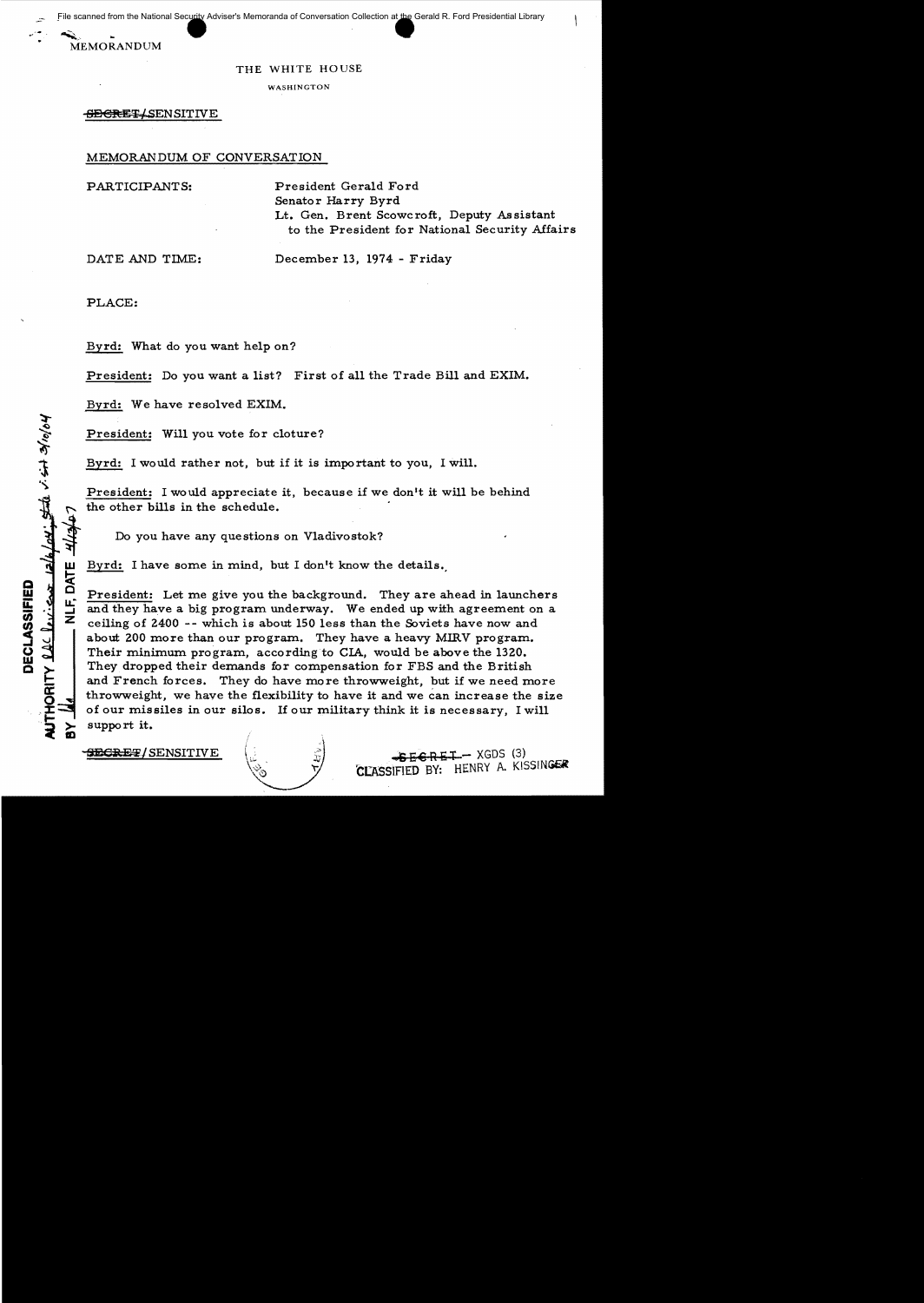## external of the state of the state of the state of the state of the state of the state of the state of the state of the state of the state of the state of the state of the state of the state of the state of the state of th

Byrd: Was an effort made to keep the ceiling lower than 1320?

President: We tried to get the ceilings on everything as low as possible. This was the best we could do. They have a military-industrial complex too.

I don't want to kid you we can get further reductions, but we will negotiate on it.

Byrd: Will it be a treaty or executive agreement?

President: The Senate would have a chance to vote, whatever we do.

Byrd: It sounds good to me. I would have liked lower numbers.

President: Without the agreement, the Soviet numbers would have increased rapidly. We have capped that. The people who are complaining are the least likely to agree to the increases in the Defense budget that would have been needed if we didn't get the agreement.

Byrd: I want to help any. way I can.

President: Thank you. I appreciate it.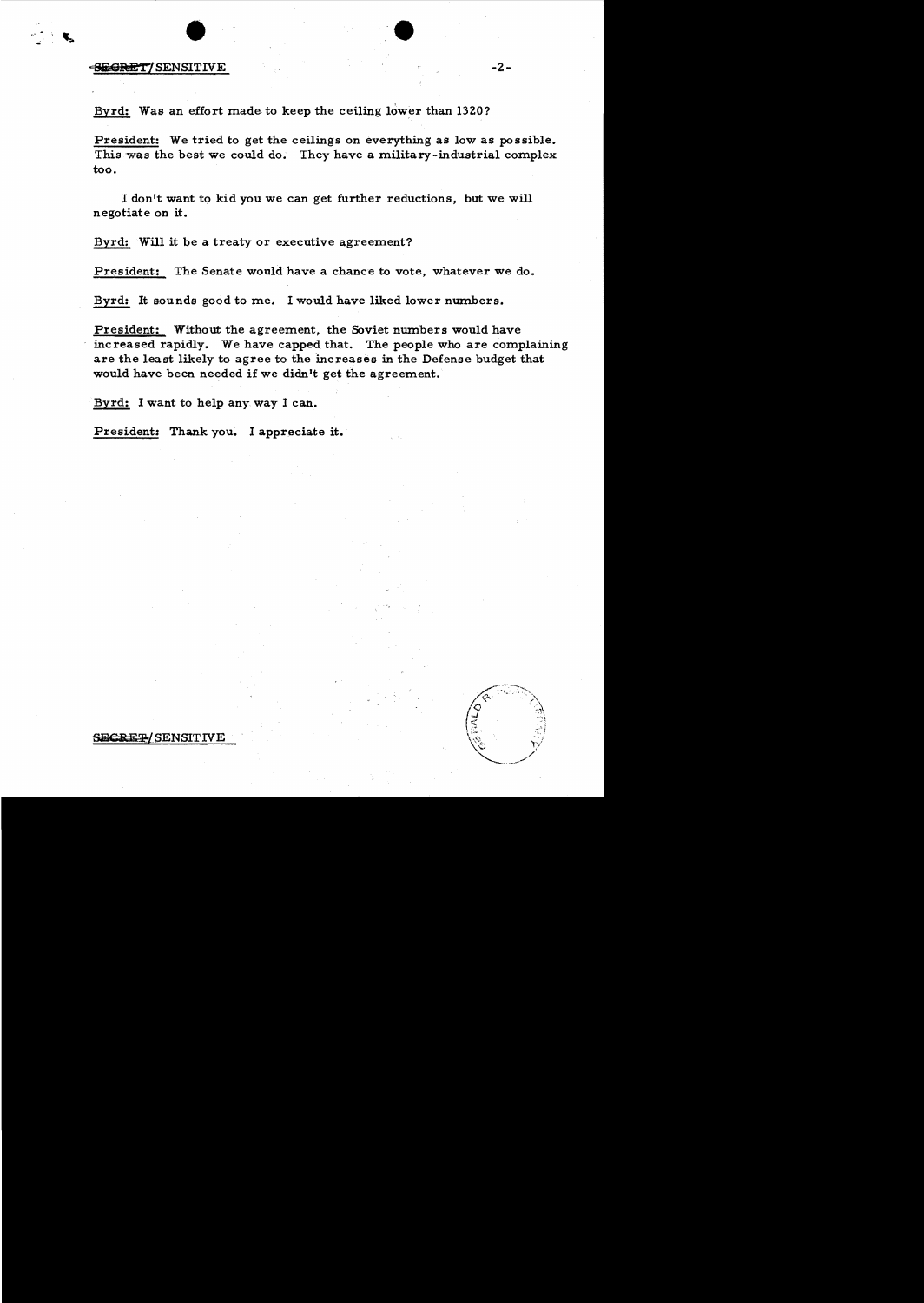$\frac{1}{\frac{12}{8}}$  $\frac{1}{\sqrt{1-\frac{1}{\sqrt{1-\frac{1}{\sqrt{1-\frac{1}{\sqrt{1-\frac{1}{\sqrt{1-\frac{1}{\sqrt{1-\frac{1}{\sqrt{1-\frac{1}{\sqrt{1-\frac{1}{\sqrt{1-\frac{1}{\sqrt{1-\frac{1}{\sqrt{1-\frac{1}{\sqrt{1-\frac{1}{\sqrt{1-\frac{1}{\sqrt{1-\frac{1}{\sqrt{1-\frac{1}{\sqrt{1-\frac{1}{\sqrt{1-\frac{1}{\sqrt{1-\frac{1}{\sqrt{1-\frac{1}{\sqrt{1-\frac{1}{\sqrt{1-\frac{1}{\sqrt{1-\frac{1}{\sqrt{1-\frac{1}{\sqrt{1-\frac{1$ B what won't help on? P as ant a bot? Fend of and Trale, X-m. & WI how usolved X-M P Will you with for chotomer. B world with not, but if injutate & you, havill. P Wird oppresse, because of we don't, it world be lobmed atten bits in a schedok. Hun auté Day - nous prostis de l'Inl. Shangon mind, but don't know that. Let me gin you background. They alread in lembers + they have a ting page much every. We wind up w/  $2400 - 221 + 150$  less Than SU + whout 2 or 'more Than my froz. They have been there joy. There min from, according to CIA, band i be almos C/320. Thin dropped work FBS, Batta, Thong do bonn voire t'us. If us milled more t'ai, un home a Flex to know it - wrecan unever the oise. Momen mid. that it never on, I mill suggested B Was an apport much to treep within lower than  $1320.$ P wer track to get conting an enough of the love os prosibile. This was lost un could do. They bins mul-ind complex to. Port unit to kind epox me can get faiten freeholing hat warnell wegetratte 8 th a trenty or expectational? P Someth would have a chome to with, certain wards. B Samulo good to me. I wild have that land ヰ P W/o agreement, dont #'s would have increased enjointly, was have capped that - personary luning AUTHORITY for laclorieur 12/6/04; State visit 3/10/04 BY  $\frac{1}{4}$  NLF, DATE  $\frac{1}{4}$   $\frac{1}{4}$